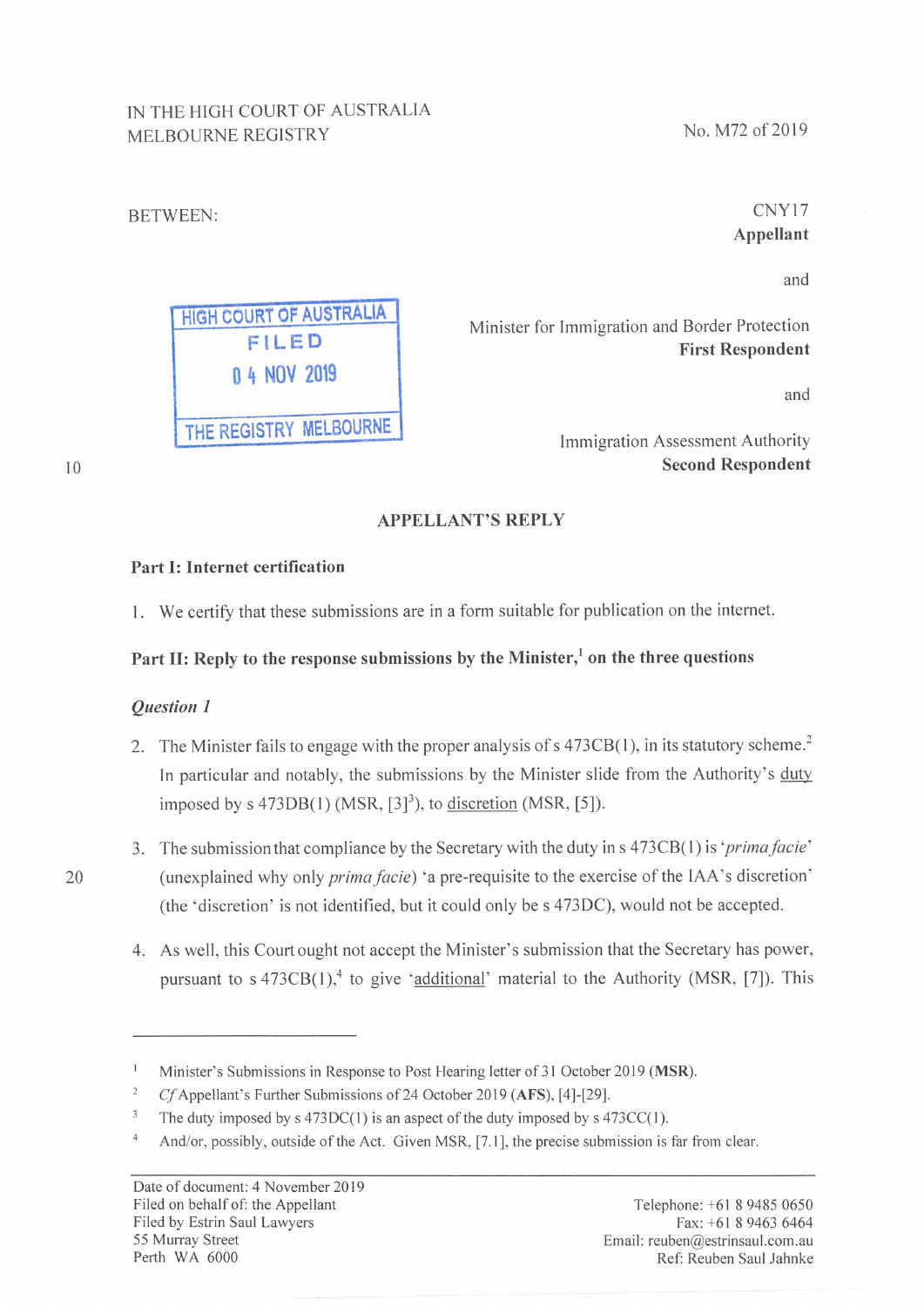submission must ultimately reduce itself to one of the Secretary having power to give to the Authority materials which the Secretary considered not to be relevant to the review.<sup>5</sup>

- 5. The Minister also fails to explain how the Authority would know that some materials had not been given by the Secretary "under" s 473CB' (MSR, [7.1]). The omission is troubling, given the 'relaxed' construction, which is advanced by the Minister, of the Secretary duty in par (c) of s 473CB(1). How, one asks rhetorically, is this possibly going to work?
- 6. Finally, the Minister repeats, albeit in more muted terms (MSR, [7.5]), the submission made orally<sup>6</sup> that extraneous materials will still be before the Authority, after judicial review. They will not. Section 473EA(4)(a) imposes a duty on the Authority to return to the Secretary any materials which the Secretary had given to it.<sup>7</sup>

# Question 2

 $10$ 

- 7. It does not assist (cf MSR, [14]) when a party simply asserts correctness of his contended for position, for the purpose of then proceeding to say that nothing in the analysis by the other party addresses the asserted correctness.
- 8. What would have assisted, was identification by the Minister of what precisely he says is not correct in the Appellant's submissions (AFS, [32]-[39]), and provision of submissions about why not correct.<sup>8</sup> Instead, the Minister misdirects the focus from the need to examine the effect of the Secretary's breach of antecedent duty ( $Wei$ ), to the Authority's discharge of its duty (AFS [34]; *cf* MSR [14]).
- 9. The law on a requirement of 'materiality' of error, before there will be a judicial conclusion 20 of jurisdictional error, is still developing. That said, one thing is certain. The starting point is the statute in question. It is wrong in principle to start from other statutory contexts, even if recently considered by this Court. As well, the passage from the plurality in *Hossain*, quoted by the Minister, commences with 'Ordinarily'.
	- 10. Finally, the Appellant says as follows, with respect to the Minister's intended reliance, in this context, upon what the majority said in  $SZMTA$  (MSR, [17]).

<sup>5</sup> See CNY17 v Minister for Immigration and Border Protection [2019] HCATrans 202 (Transcript), lines 2564-90 (exchanges between the Bench and Counsel for the Minister).

<sup>6</sup> Transcript, lines 2472-77 (Counsel for the Minister).

 $\overline{7}$ Transcript, lines 2800-07 (Counsel for the Appellant).

 $\bf 8$ The Minister could also have explained why he was departing from his submissions made at the hearing: Transcript, lines 2600-42 (exchanges between the Bench and Counsel for the Minister).